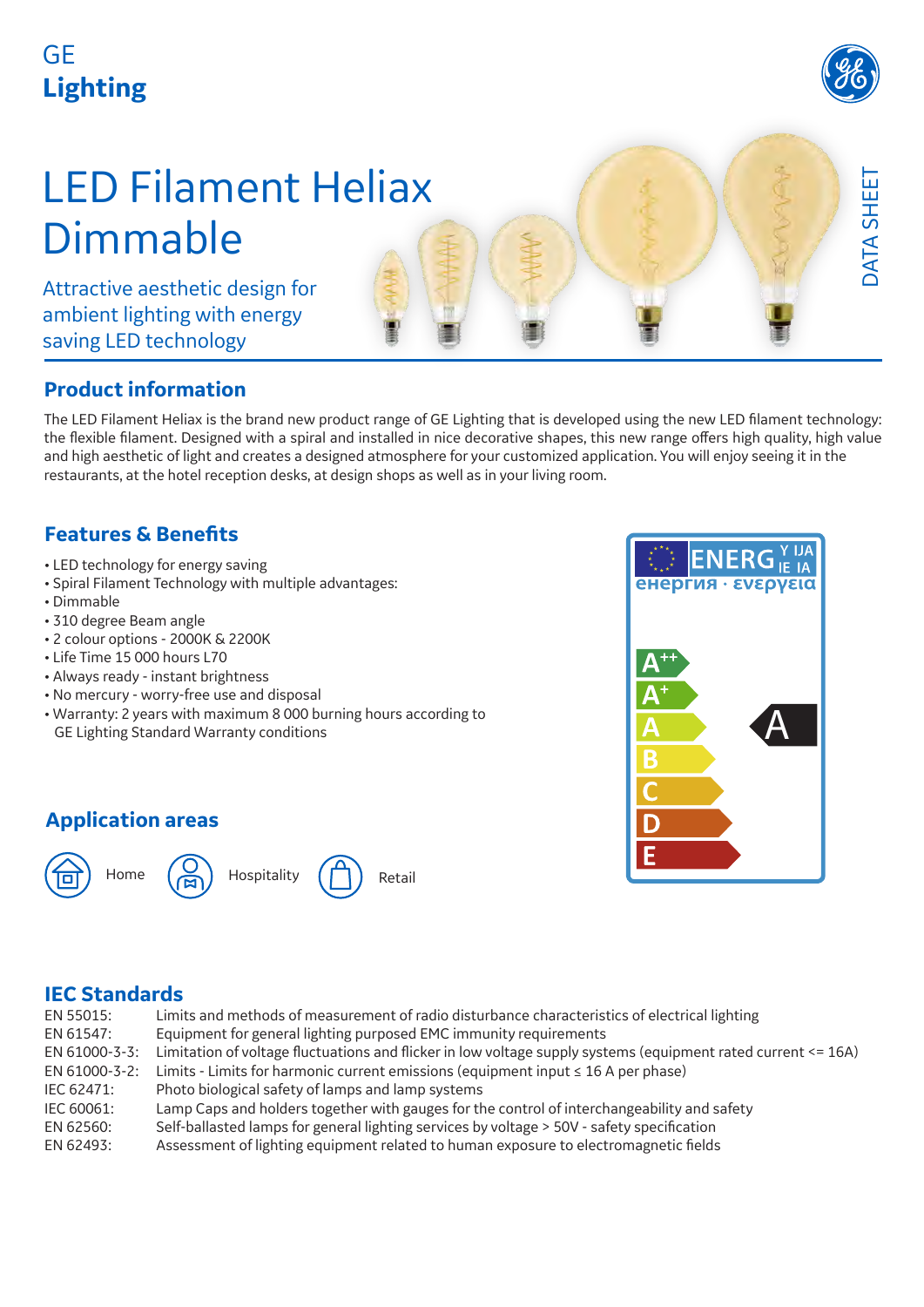#### **Specification summary**

| <b>Product</b><br>Code | <b>Product Description</b>               | <b>Bulb</b><br><b>Finish</b> | Dimm. | Cap/<br><b>Base</b> | <b>Nominal</b><br><b>Power</b><br>(W) | <b>Nominal</b><br>Lumens<br>(lm) | <b>CCT</b><br>(K) | <b>WEC</b><br>(kwh/<br>1000h) | Length<br>(mm) | <b>Diameter</b><br>(mm) |
|------------------------|------------------------------------------|------------------------------|-------|---------------------|---------------------------------------|----------------------------------|-------------------|-------------------------------|----------------|-------------------------|
| 93078636               | LED Fil Heliax Candle 3.5W Dim 820 E14   | Gold                         | Yes   | E14                 | 3,5                                   | 125                              | 2000              | 3.50                          | 97             | 35                      |
| 93078666               | LED Fil Heliax Candle 3.5W Dim 820 B22   | Gold                         | Yes   | <b>B22</b>          | 3,5                                   | 125                              | 2000              | 3.50                          | 97             | 35                      |
| 93078637               | LED Fil Heliax Candle 3.5W Dim 822 E14   | Clear                        | Yes   | E14                 | 3,5                                   | 125                              | 2200              | 3.50                          | 97             | 35                      |
| 93078667               | LED Fil Heliax Candle 3.5W Dim 822 B22   | Clear                        | Yes   | <b>B22</b>          | 3,5                                   | 125                              | 2200              | 3.50                          | 97             | 35                      |
| 93078646               | LED Fil Heliax Pear 5.5W Dim 820 E27     | Gold                         | Yes   | E27                 | 5,5                                   | 250                              | 2000              | 5.50                          | 140            | 64                      |
| 93078648               | LED Fil Heliax Pear 5.5W Dim 820 B22     | Gold                         | Yes   | <b>B22</b>          | 5,5                                   | 250                              | 2000              | 5.50                          | 138            | 64                      |
| 93078647               | LED Fil Heliax Pear 5.5W Dim 822 E27     | Clear                        | Yes   | E27                 | 5,5                                   | 250                              | 2200              | 5.50                          | 140            | 64                      |
| 93078649               | LED Fil Heliax Pear 5.5W Dim 822 B22     | Clear                        | Yes   | <b>B22</b>          | 5,5                                   | 250                              | 2200              | 5.50                          | 138            | 64                      |
| 93078643               | LED Fil Heliax Globe80 5.5W Dim 820 F27  | Gold                         | Yes   | E27                 | 5,5                                   | 250                              | 2000              | 5.50                          | 122            | 80                      |
| 93078642               | LED Fil Heliax Globe80 5.5W Dim 820 B22  | Gold                         | Yes   | <b>B22</b>          | 5,5                                   | 250                              | 2000              | 5.50                          | 122            | 80                      |
| 93078645               | LED Fil Heliax Globe 95 5.5W Dim 820 E27 | Gold                         | Yes   | E27                 | 5,5                                   | 250                              | 2000              | 5.50                          | 140            | 95                      |
| 93078644               | LED Fil Heliax Globe 95 5.5W Dim 820 B22 | Gold                         | Yes   | <b>B22</b>          | 5,5                                   | 250                              | 2000              | 5.50                          | 138            | 95                      |
| 93078641               | LED Fil Heliax GLS160 6W Dim 820 E27     | Gold                         | Yes   | E27                 | 6,0                                   | 300                              | 2000              | 6.00                          | 290            | 160                     |
| 93078640               | LED Fil Heliax GLS160 6W Dim 820 B22     | Gold                         | Yes   | <b>B22</b>          | 6,0                                   | 300                              | 2000              | 6.00                          | 288            | 160                     |
| 93078639               | LED Fil Heliax Globe200 6W Dim 820 E27   | Gold                         | Yes   | E27                 | 6,0                                   | 300                              | 2000              | 6.00                          | 283            | 200                     |
| 93078638               | TED Fil Heliax Globe200 6W Dim 820 B22   | Gold                         | Yes   | <b>B22</b>          | 6,0                                   | 300                              | 2000              | 6.00                          | 281            | 200                     |

#### **Common attributes Dimensions (mm)**

- Voltage 220-240V 50/60Hz
- CRI>80
- Life Time 15000 Hours L70
- Beam angle 310°
- Switching cycles 15 000
- Power factor: >0.7
- Startup / Warmup Time : <0.5sec/instant
- Colour consistency: <6 SDCM









(B22)



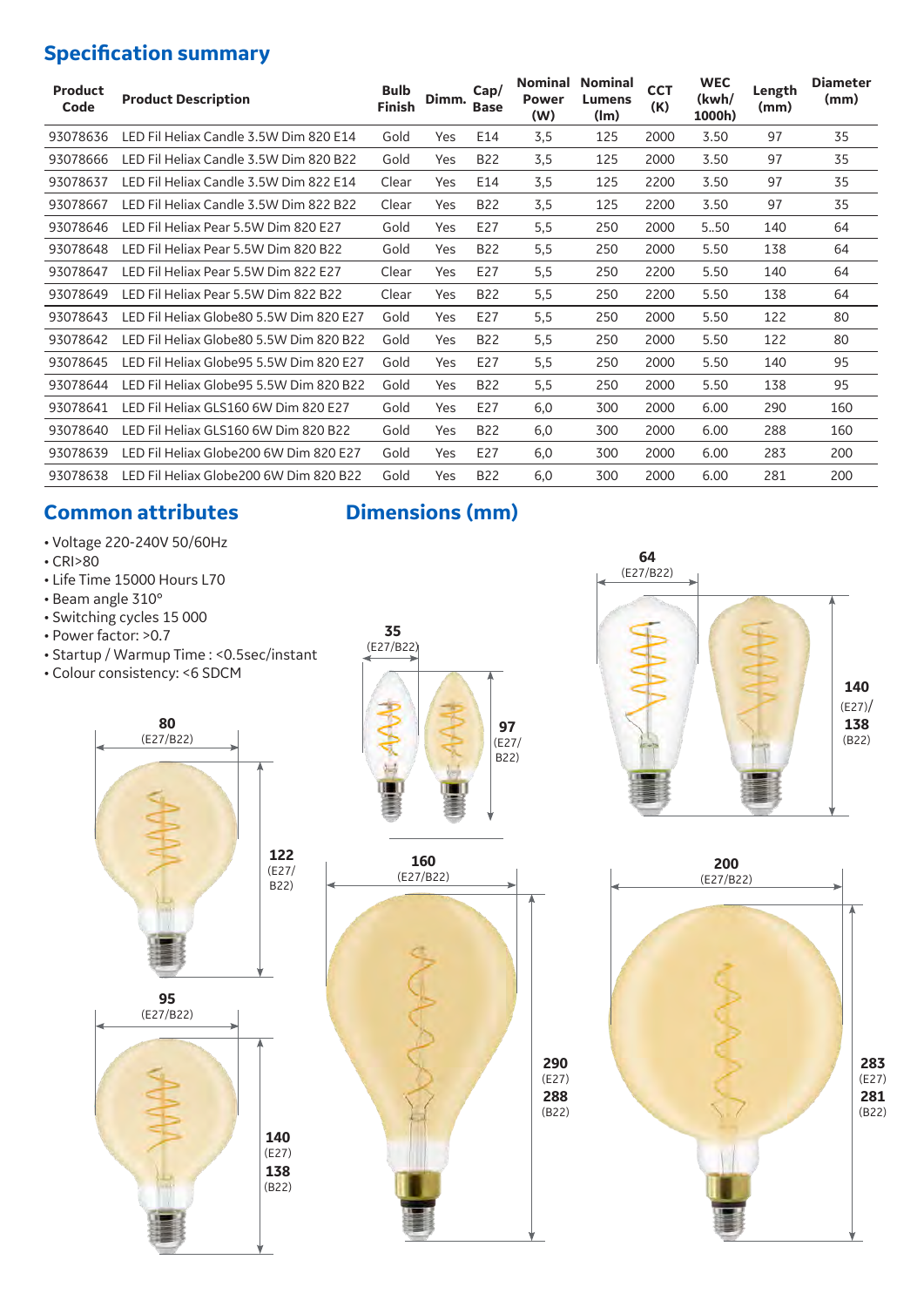